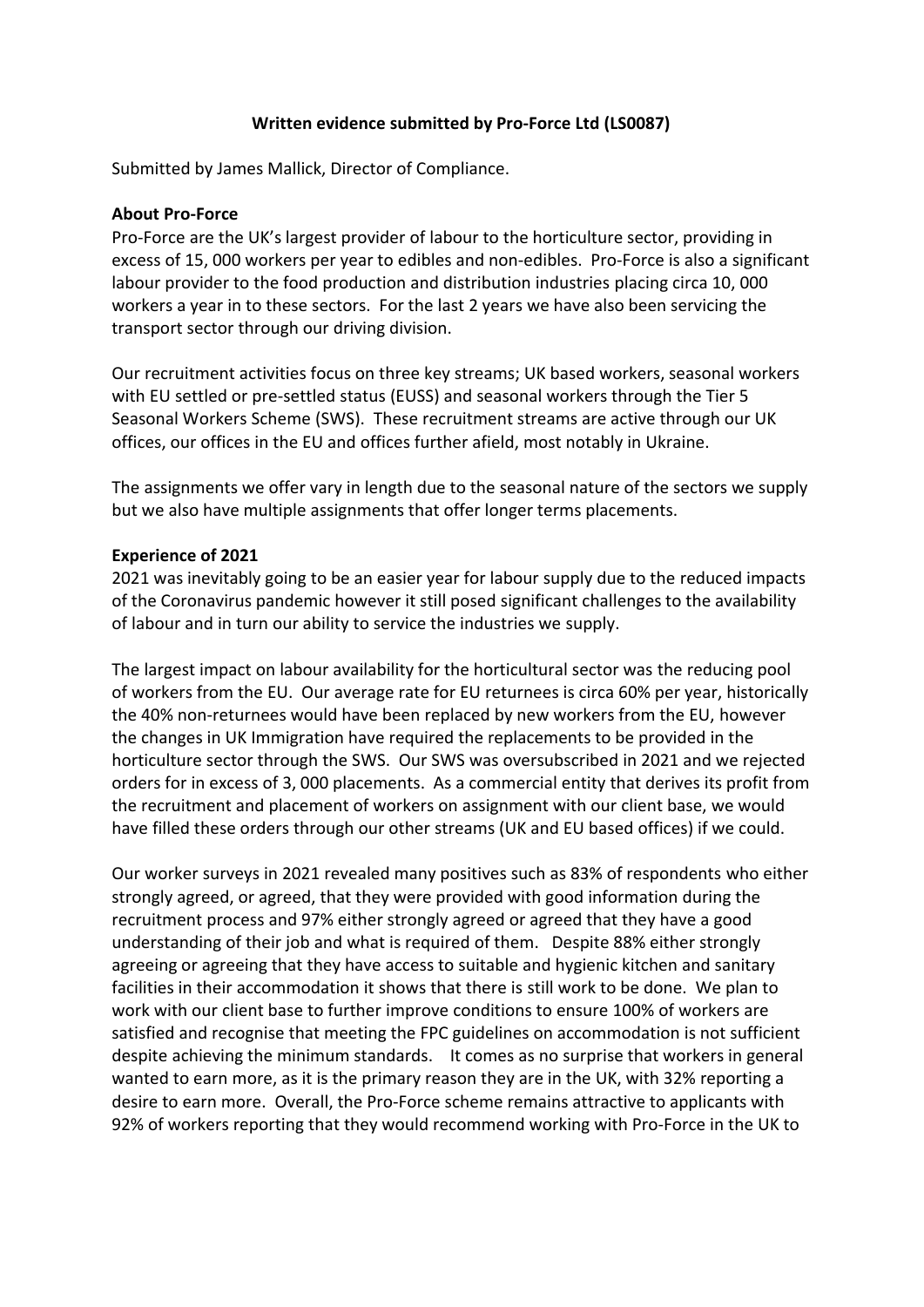a friend and returnee rates are strong with over 50% already expressing the desire to return in 2022.

Our ability to attract workers in to the labour food production sector was significantly reduced despite many of our clients increasing basic pay to above national living wage (£10 per hour) and offering better overtime premiums. The poultry sector benefitted significantly from the welcomed introduction of the Tier 5 scheme for Christmas production with all clients provided by Pro-Force commenting that they *"would not have achieved their required production levels without the additional labour*". One client commented that they were able to switch on production lines that had been left dormant for a significant period due to an inability to source the labour required to run it effectively.

Our success in the Pork Butcher and HGV schemes were much more limited due to the skill base being limited in general across the globe and the attractiveness of a short-term placement in the UK when workers are likely to be employed permanently in their home country. This is despite our client base offering very attractive packages including the cost of visa fees, travel and UK accommodation being meet by the employer.

## **Plans for 2022**

Pro-Force have seen a significant increase in demand for horticulture visa placements in 2022, with orders totalling in excess of 16, 000 and we continue to see reduced levels of EUSS applications. We have had to reject a large number of these requests and clients have been advised to seek alternative supply arrangements through advertising locally and engaging with the other SWS operators. In a recent survey of clients that have had requests rejected, 91% have considered alternatives including contacting the other operators, 80% have been unsuccessful in securing visa allocation due to the scheme being oversubscribed and 98% continue to forecast a labour shortage in 2022. A number of growers have contacted us to advise the lack of labour is business ending for them and they will not be planting in 2022 if the situation does not improve urgently. The vast majority of orders we have rejected are not from farms that have performed badly in previous years and if there were no limitations on our ability to supply the with labour, we would fully satisfy those orders. As stated earlier the placing of workers is our source of revenue and if we could recruit the labour through alternative means we would of course supply these labour needs.

Orders have been rejected on the basis that we will be able to access some of the extra 10, 000 visas available, without which the situation will be far worse. The seasonal nature of the horticulture sector means timing of the release will be critical and effectively the extra visas will be needed by April to allow for July arrivals at the height of the demand for labour in the sector. Naturally, we are only able to comment on labour demands from our client base but based on that data the extra 10, 000 visas are absolutely required and there is sufficient evidence that we would require more if we were to fill all the demand we have received.

Our clients in the Food Production sectors continue to face unprecedented labour supply shortages despite further improving pay rates to in excess of £10 per hour. So severe are the labour shortages in some areas of the UK that some of our clients are already downgrading production plans for the year.